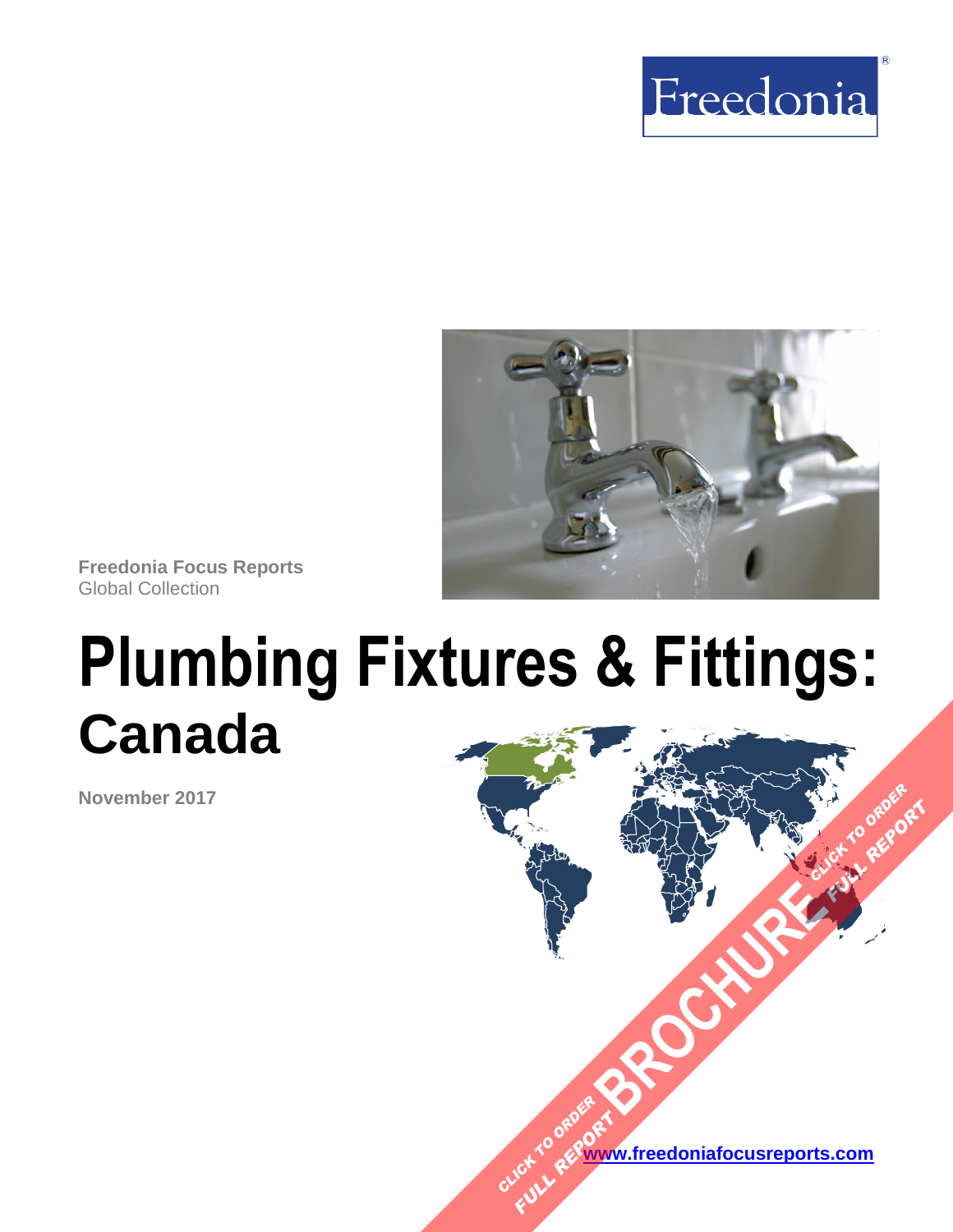# **Table of Contents**

| 1. Highlights                                 | 3              |
|-----------------------------------------------|----------------|
| 2. Market Environment                         | 4              |
| <b>Historical Trends</b>                      | 4              |
| Key Economic Indicators                       | 6              |
| <b>Environmental &amp; Regulatory Factors</b> | $\overline{7}$ |
| <b>NAFTA Outlook</b>                          | 8              |
| 3. Segmentation & Forecasts                   | 10             |
| Products                                      | 10             |
| <b>Bathtub &amp; Shower Fixtures</b>          | 12             |
| <b>Toilets</b>                                | 13             |
| <b>Lavatory Fittings</b>                      | 13             |
| <b>Sinks</b>                                  | 14             |
| <b>Bathtub &amp; Shower Fittings</b>          | 14             |
| <b>Other Products</b>                         | 14             |
| <b>Markets</b>                                | 17             |
| <b>New Residential</b>                        | 18             |
| Residential I&R                               | 18             |
| <b>New Commercial</b>                         | 19             |
| Commercial I&R                                | 19             |
| 4. Industry Structure                         | 21             |
| <b>Industry Characteristics</b>               | 21             |
| <b>Industry Leaders</b>                       | 22             |
| Jacuzzi Brands                                | 22             |
| Kohler                                        | 23             |
| Masco                                         | 23             |
| 5. About This Report                          | 24             |
| Scope & Method                                | 24             |
| Sources                                       | 25             |
| <b>Industry Codes</b>                         | 25             |
| Resources                                     | 26             |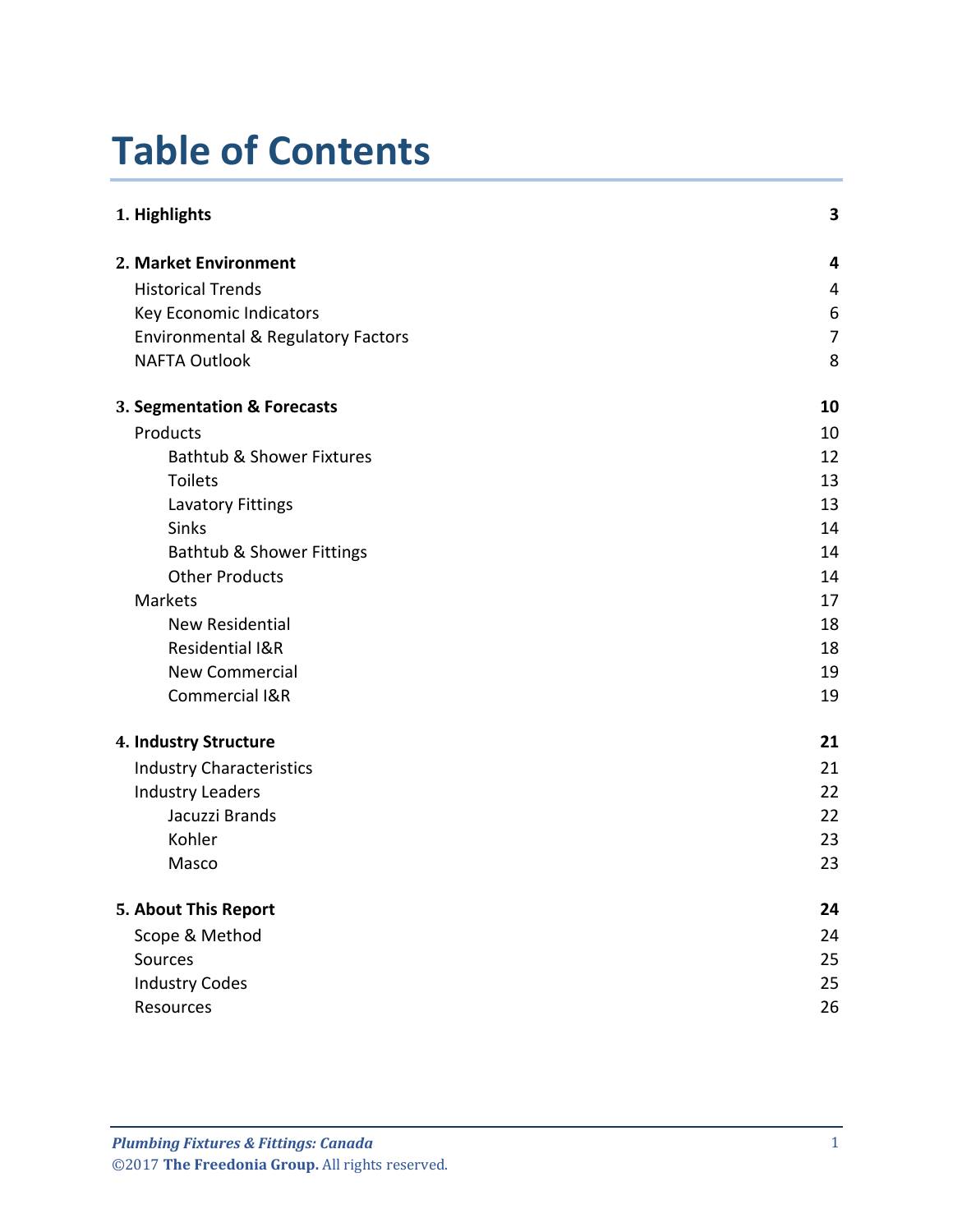# **List of Tables & Figures**

| Figure 1   Canada: Key Trends in the Plumbing Fixtures & Fittings Market, 2016 -    |    |
|-------------------------------------------------------------------------------------|----|
| 2021                                                                                | 3  |
| Figure 2   Canada: Plumbing Fixtures & Fittings Demand Trends, 2006 - 2016          | 4  |
| Table 1   Canada: Key Indicators for Plumbing Fixtures & Fittings Demand, 2006 -    |    |
| 2021 (2015US\$ bil)                                                                 | 6  |
| Figure 3   NAFTA: Plumbing Fixtures & Fittings Demand by Country, 2016 (US\$ bil)   | 8  |
| Figure 4   Canada: Plumbing Fixtures & Fittings Demand by Product, 2006 - 2021      |    |
| $(US$)$ mil)                                                                        | 10 |
| Table 2   Canada: Plumbing Fixtures & Fittings Demand by Product, 2006 - 2021 (US\$ |    |
| mil)                                                                                | 10 |
| Table 3   Canada: Plumbing Fixtures & Fittings Demand & Shipments, 2006 - 2021      |    |
| $(US$)$ mil)                                                                        | 12 |
| Figure 5   Canada: Plumbing Fixtures & Fittings Demand by Product, 2006 - 2021 (%)  | 16 |
| Figure 6   Canada: Plumbing Fixtures & Fittings Demand by Market, 2006 - 2021       |    |
| $(US$)$ mil)                                                                        | 17 |
| Table 4   Canada: Plumbing Fixtures & Fittings Demand by Market, 2006 - 2021 (US\$  |    |
| mil)                                                                                | 17 |
| Figure 7   Canada: Plumbing Fixtures & Fittings Demand by Market, 2006 – 2021 (%)   | 20 |
| Table 5   Canada: Leading Participants in the Plumbing Fixtures & Fittings Industry | 22 |
| Table 6   Industry Codes Related to Plumbing Fixtures & Fittings                    | 25 |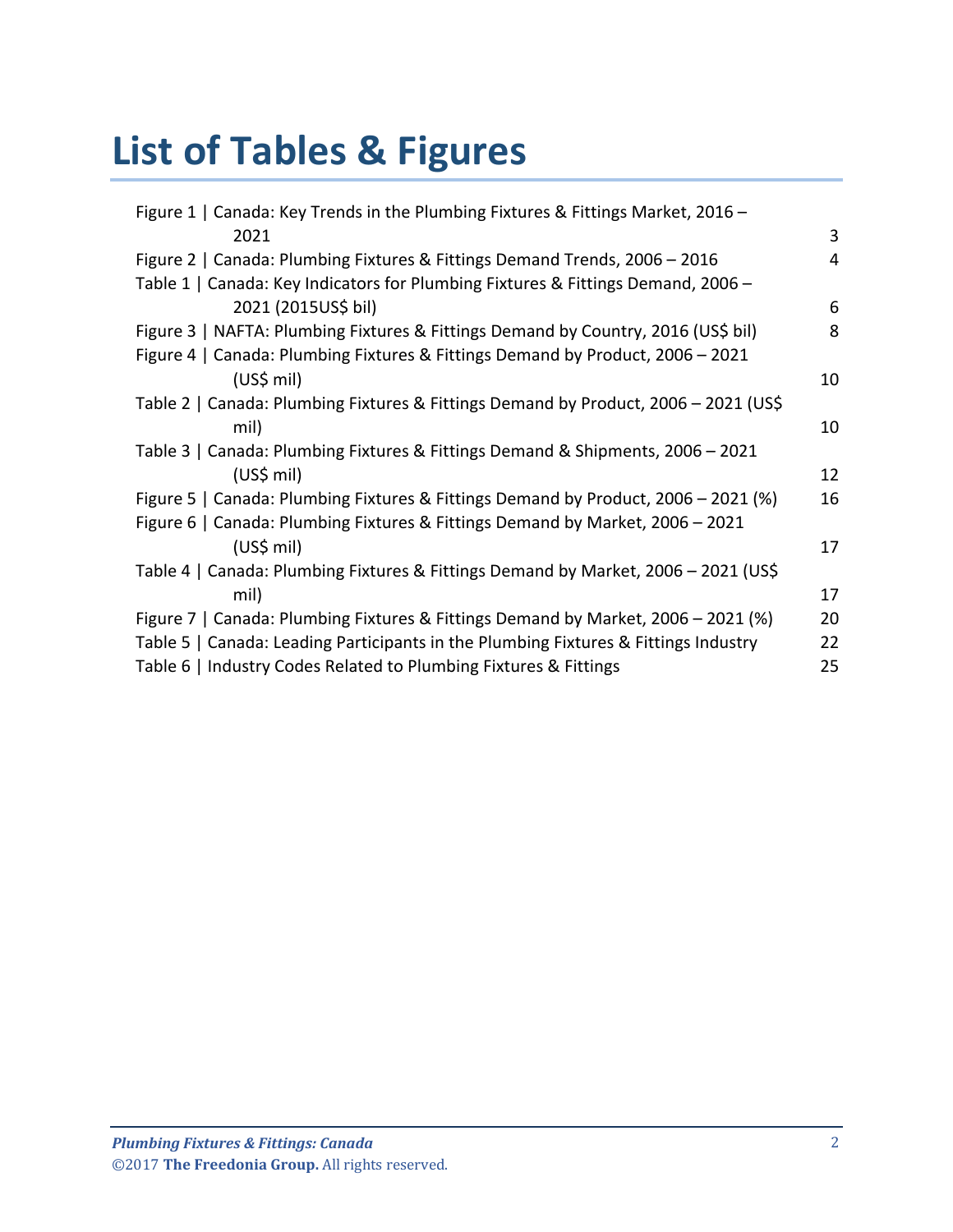# <span id="page-3-0"></span>**About This Report**

# <span id="page-3-1"></span>**Scope & Method**

This report forecasts to 2021 plumbing fixture and fitting demand and shipments in nominal US dollars at the manufacturer level in Canada. Total demand is segmented by product in terms of:

- bathtub and shower fixtures
- toilets
- lavatory fittings
- sinks
- bathtub and shower fittings
- other products such as kitchen and other sink fittings, lawn and hose fittings, and drinking fountains

Total demand is also segmented by market as follows:

- new residential
- residential improvement and repair
- new commercial
- commercial improvement and repair

To illustrate historical trends, total demand is provided in an annual series from 2006 to 2016; shipments and the various segments are reported at five-year intervals for 2006, 2011, and 2016.

For the purposes of this report, the terms "plumbing fixtures and fittings" and "plumbing products" are used interchangeably.

This report quantifies trends in various measures of growth and volatility. Growth (or decline) expressed as an average annual growth rate (AAGR) is the least squares growth rate, which takes into account all available datapoints over a period. The volatility of datapoints around a least squares growth trend over time is expressed via the coefficient of determination, or  $r^2$ . The most stable data series relative to the trend carries an  $r^2$  value of 1.0; the most volatile – 0.0. Growth calculated as a compound annual growth rate (CAGR) employs, by definition, only the first and last datapoints over a period. The CAGR is used to describe forecast growth, defined as the expected trend beginning in the base year and ending in the forecast year. Readers are encouraged to consider historical volatility when assessing particular annual values along the forecast trend, including in the forecast year.

For any given historical year, US dollar amounts are obtained from values expressed in the applicable local currency. These local currency values are converted to US dollars at the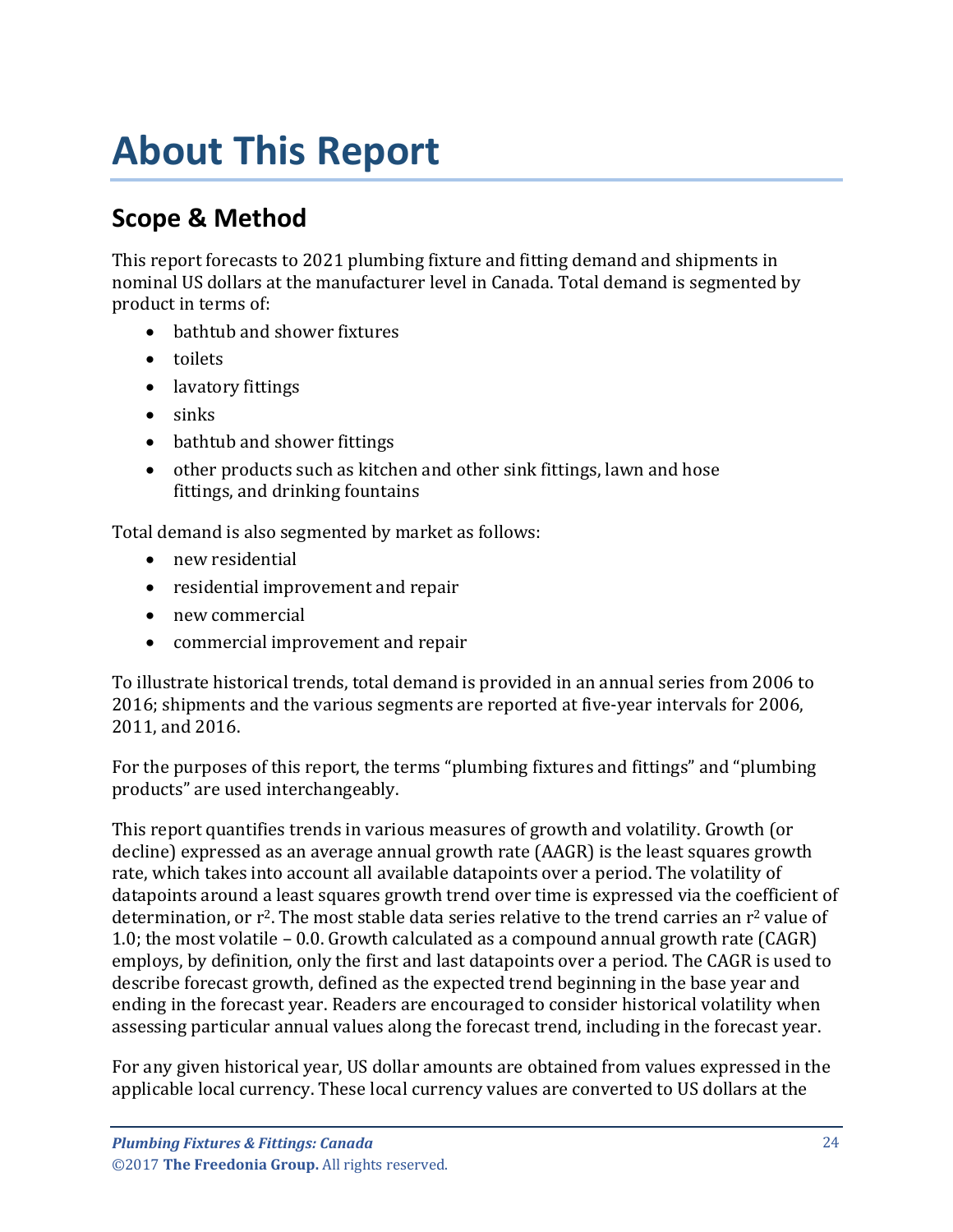#### **About This Report**

average annual exchange rate for that year. For forecast years, the US dollar amounts assume the same annual exchange rate as that prevailing in 2016. All figures cited are in US dollars unless otherwise specified.

Key macroeconomic indicators are also provided with quantified trends. Other various topics, including profiles of pertinent leading suppliers, are covered in this report. A full outline of report items by page is available in the Table of Contents.

## <span id="page-4-0"></span>**Sources**

*Plumbing Fixtures & Fittings: Canada* (FA60035) is based on *[Global Plumbing Fixtures &](http://www.freedoniagroup.com/DocumentDetails.aspx?ReferrerId=FL-FOCUS&studyid=3582)  [Fittings Market,](http://www.freedoniagroup.com/DocumentDetails.aspx?ReferrerId=FL-FOCUS&studyid=3582)* a comprehensive industry study published by The Freedonia Group. Reported findings represent the synthesis and analysis of data from various primary, secondary, macroeconomic, and demographic sources including:

- firms participating in the industry, and their suppliers and customers
- government/public agencies
- national, regional, and international non-governmental organizations
- trade associations and their publications
- the business and trade press
- indicator forecasts by The Freedonia Group
- the findings of other reports and studies by The Freedonia Group

Specific sources and additional resources are listed in the Resources section of this publication for reference and to facilitate further research.

# <span id="page-4-1"></span>**Industry Codes**

<span id="page-4-2"></span>

| Table 6   Industry Codes Related to Plumbing Fixtures & Fittings |                                                                                                   |            |                                                |  |
|------------------------------------------------------------------|---------------------------------------------------------------------------------------------------|------------|------------------------------------------------|--|
| NAICS/SCIAN 2007                                                 |                                                                                                   | <b>SIC</b> |                                                |  |
|                                                                  | <b>Standard Industrial Classification</b><br><b>North American Industry Classification System</b> |            |                                                |  |
| 326191                                                           | Plastics Plumbing Fixture Mfg                                                                     | 3088       | <b>Plastics Plumbing Fixtures</b>              |  |
| 327111                                                           | Vitreous China Plumbing Fixture and China and                                                     | 3261       | Vitreous China Plumbing Fixtures and China and |  |
|                                                                  | Earthenware Bathroom Accessories Mfg                                                              |            | Earthenware Fittings and Bathroom Accessories  |  |
| 332911                                                           | Industrial Valve Mfg                                                                              | 3431       | <b>Enameled Iron and Metal Sanitary Ware</b>   |  |
| 332913                                                           | Plumbing Fixture Fitting and Trim Mfg                                                             | 3432       | Plumbing Fixture Fittings and Trim             |  |
| 332919                                                           | Other Metal Valve and Pipe Fitting Mfg                                                            | 3491       | <b>Industrial Valves</b>                       |  |
| 332998                                                           | Enameled Iron and Metal Sanitary Ware Mfg                                                         | 3494       | Valves and Pipe Fittings, NEC                  |  |
| 332999                                                           | All Other Miscellaneous Fabricated Metal Product<br>Mfg                                           | 3499       | <b>Fabricated Metal Products, NEC</b>          |  |

Source: US Census Bureau

# **Copyright & Licensing**

The full report is protected by copyright laws of the United States of America and international treaties. The entire contents of the publication are copyrighted by The Freedonia Group.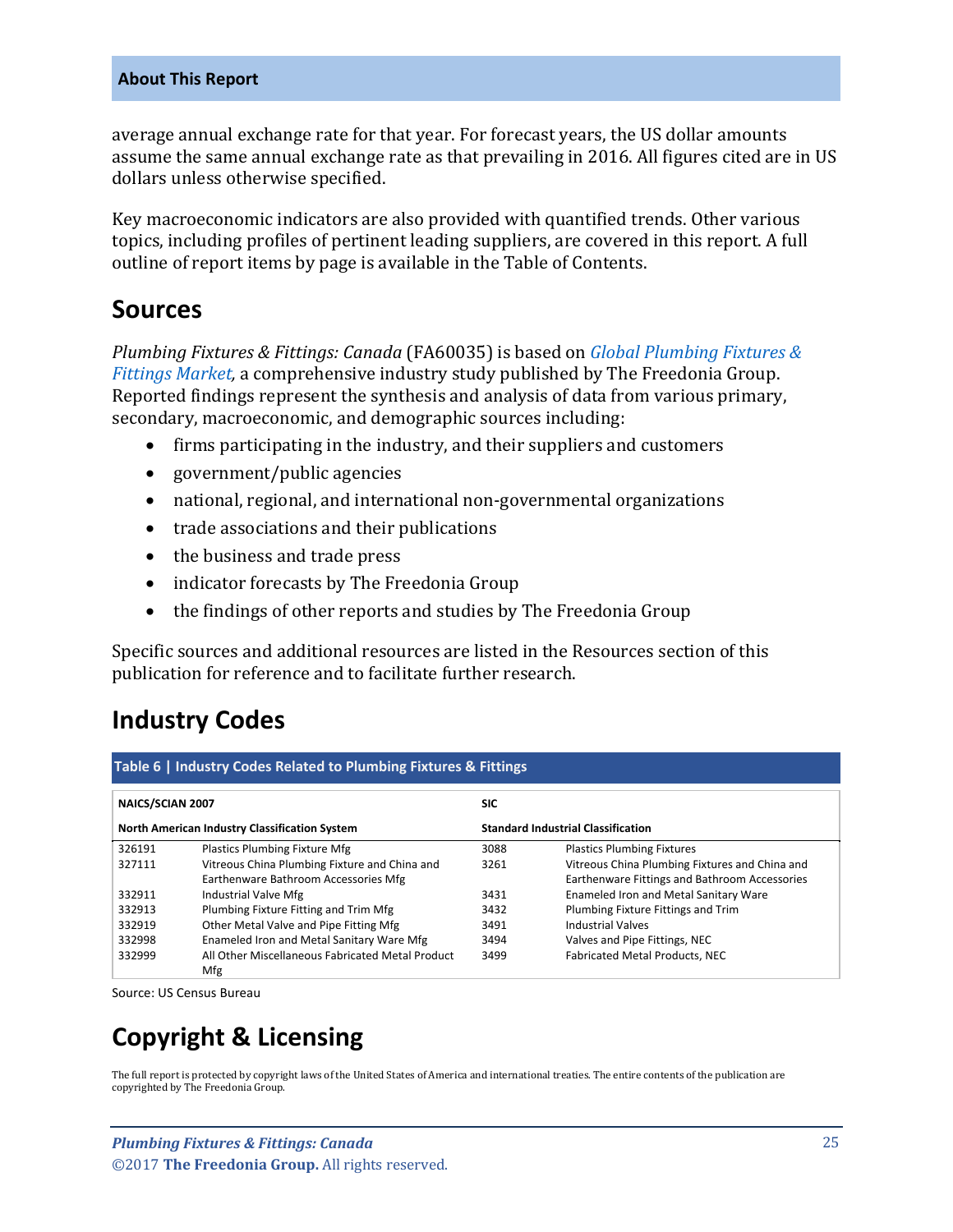### <span id="page-5-0"></span>**Resources**

#### **The Freedonia Group**

 *[Global Plumbing Fixtures & Fittings Market](http://www.freedoniagroup.com/DocumentDetails.aspx?ReferrerId=FL-FOCUS&studyid=3582)*, November 2017 **[Freedonia Industry Studies](http://www.freedoniagroup.com/Home.aspx?ReferrerId=FL-Focus)**  *[Global Housing Outlook](http://www.freedoniagroup.com/DocumentDetails.aspx?ReferrerId=FL-FOCUS&studyid=3540)*, October 2017  *[Global Hard Surface Flooring](http://www.freedoniagroup.com/DocumentDetails.aspx?ReferrerId=FL-FOCUS&studyid=3556)*, September 2017  *[Windows & Doors Market Forecasts](http://www.freedoniagroup.com/DocumentDetails.aspx?ReferrerId=FL-FOCUS&studyid=3572)*, September 2017  *[Plumbing Fittings Market in the US](https://www.freedoniagroup.com/industry-study/plumbing-fittings-in-the-us-by-type-market-and-region-3546.htm)*, August 2017  *[Plumbing Fixtures Market in the US](http://www.freedoniagroup.com/DocumentDetails.aspx?ReferrerId=FL-FOCUS&studyid=3545)*, June 2017  *[Windows Market in the US](http://www.freedoniagroup.com/DocumentDetails.aspx?ReferrerId=FL-FOCUS&studyid=3530)*, June 2017  *[Global Countertops Market](http://www.freedoniagroup.com/DocumentDetails.aspx?ReferrerId=FL-FOCUS&studyid=3506)*, April 2017  *[Global Flooring Market](http://www.freedoniagroup.com/DocumentDetails.aspx?ReferrerId=FL-FOCUS&studyid=3487)*, January 2017  *[Decorative Tile](http://www.freedoniagroup.com/DocumentDetails.aspx?ReferrerId=FL-FOCUS&studyid=3393)*, March 2016 **[Freedonia Focus Reports](https://www.freedoniafocusreports.com/redirect.asp?progid=89534&url=/)**  *[Behind-the-Wall Plumbing: United States](https://www.freedoniafocusreports.com/Behind-the-Wall-Plumbing-United-States-FF60087/) [Construction: United States](https://www.freedoniafocusreports.com/Construction-United-States-FF60054/) [Fabricated Metal Products: United States](https://www.freedoniafocusreports.com/Fabricated-Metal-Products-United-States-FF70027/) [Global Hard-Surface Flooring](https://www.freedoniafocusreports.com/Global-Hard-Surface-Flooring-FW60047/) [Global Housing](https://www.freedoniafocusreports.com/Global-Housing-FW60024/) [Nonresidential Building Construction: United States](https://www.freedoniafocusreports.com/Nonresidential-Building-Construction-United-States-FF60032/) [Prefabricated Housing: United States](https://www.freedoniafocusreports.com/Prefabricated-Housing-United-States-FF60031/) [Steel Pipe: United States](https://www.freedoniafocusreports.com/Steel-Pipe-United-States-FF60040/) [Thermoplastic Resins: United States](https://www.freedoniafocusreports.com/Thermoplastic-Resins-United-States-FF55046/) [Windows & Doors: United States](https://www.freedoniafocusreports.com/Windows-Doors-United-States-FF60041/) [World Countertops](https://www.freedoniafocusreports.com/World-Countertops-FW60020/) [World Prefabricated Housing](https://www.freedoniafocusreports.com/World-Prefabricated-Housing-FW60031/)* **[Freedonia Custom Research](http://www.freedoniagroup.com/CustomResearch.aspx?ReferrerId=FL-Focus)**

### **Trade Publications**

*The Journal of Light Construction Plumbing & Mechanical PM Engineer Professional Remodeler Supply House Times Water Online*

### **Agencies & Associations**

American Society of Mechanical Engineers